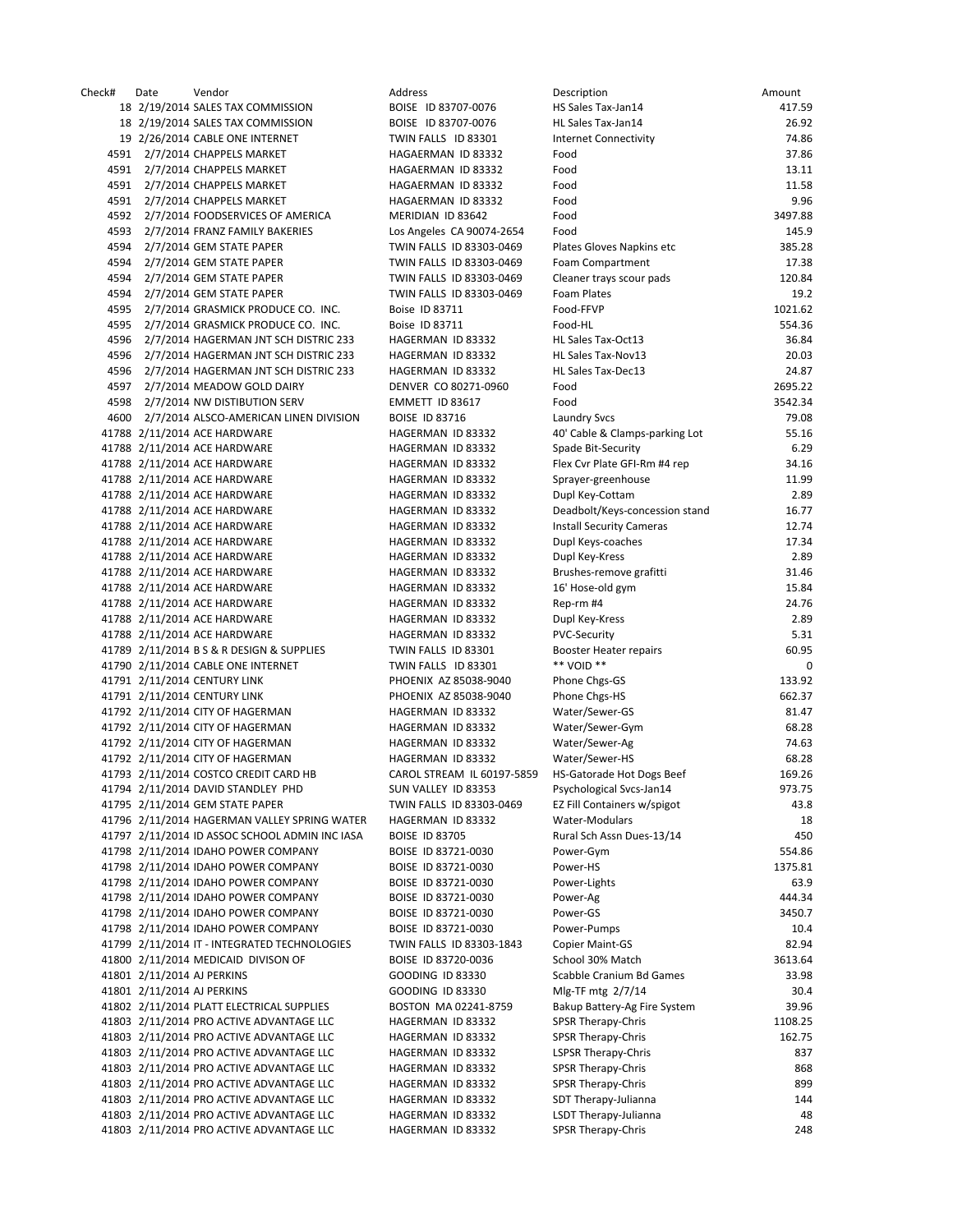41804 2/11/2014 PBS-PROGRESSIVE BEHAVIOR SYSTE RUPERT ID 83350 41804 2/11/2014 PBS-PROGRESSIVE BEHAVIOR SYSTE RUPERT ID 83350 41805 2/11/2014 SDE-STATE DEPT OF EDUCATION BOISE ID 83750-0027 41806 2/11/2014 US BANKCORP CARD SVCS INC FARGO ND 58125-6343 41806 2/11/2014 US BANKCORP CARD SVCS INC FARGO ND 58125-6343 41806 2/11/2014 US BANKCORP CARD SVCS INC FARGO ND 58125-6343 41806 2/11/2014 US BANKCORP CARD SVCS INC FARGO ND 58125-6343 41806 2/11/2014 US BANKCORP CARD SVCS INC FARGO ND 58125-6343 41806 2/11/2014 US BANKCORP CARD SVCS INC FARGO ND 58125-6343 41806 2/11/2014 US BANKCORP CARD SVCS INC FARGO ND 58125-6343 41806 2/11/2014 US BANKCORP CARD SVCS INC FARGO ND 58125-6343 41806 2/11/2014 US BANKCORP CARD SVCS INC FARGO ND 58125-6343 41806 2/11/2014 US BANKCORP CARD SVCS INC FARGO ND 58125-6343 41806 2/11/2014 US BANKCORP CARD SVCS INC FARGO ND 58125-6343 41807 2/11/2014 VALLEY COOP WENDELL ID 83355 41807 2/11/2014 VALLEY COOP WENDELL ID 83355 41808 2/11/2014 VERIZON WIRELESS BELLEVUE WA 98009 41808 2/11/2014 VERIZON WIRELESS BELLEVUE WA 98009 41808 2/11/2014 VERIZON WIRELESS BELLEVUE WA 98009 41808 2/11/2014 VERIZON WIRELESS BELLEVUE WA 98009 41808 2/11/2014 VERIZON WIRELESS BELLEVUE WA 98009 41808 2/11/2014 VERIZON WIRELESS BELLEVUE WA 98009 41808 2/11/2014 VERIZON WIRELESS BELLEVUE WA 98009 41808 2/11/2014 VERIZON WIRELESS BELLEVUE WA 98009 41809 2/11/2014 WWS-WESTERN WASTE SERVICES Jerome ID 83338 41832 2/18/2014 BLUE CROSS OF IDAHO BOISE ID 83707-0948 41832 2/18/2014 BLUE CROSS OF IDAHO BOISE ID 83707-0948 41832 2/18/2014 BLUE CROSS OF IDAHO BOISE ID 83707-0948 41832 2/18/2014 BLUE CROSS OF IDAHO BOISE ID 83707-0948 41832 2/18/2014 BLUE CROSS OF IDAHO BOISE ID 83707-0948 41832 2/18/2014 BLUE CROSS OF IDAHO BOISE ID 83707-0948 41832 2/18/2014 BLUE CROSS OF IDAHO BOISE ID 83707-0948 41832 2/18/2014 BLUE CROSS OF IDAHO BOISE ID 83707-0948 41832 2/18/2014 BLUE CROSS OF IDAHO BOISE ID 83707-0948 41832 2/18/2014 BLUE CROSS OF IDAHO BOISE ID 83707-0948 41832 2/18/2014 BLUE CROSS OF IDAHO BOISE ID 83707-0948 41832 2/18/2014 BLUE CROSS OF IDAHO BOISE ID 83707-0948 41832 2/18/2014 BLUE CROSS OF IDAHO BOISE ID 83707-0948 41832 2/18/2014 BLUE CROSS OF IDAHO BOISE ID 83707-0948 41832 2/18/2014 BLUE CROSS OF IDAHO BOISE ID 83707-0948 41832 2/18/2014 BLUE CROSS OF IDAHO BOISE ID 83707-0948 41832 2/18/2014 BLUE CROSS OF IDAHO BOISE ID 83707-0948 41832 2/18/2014 BLUE CROSS OF IDAHO BOISE ID 83707-0948 41833 2/18/2014 HJSD - IRS 41833 2/18/2014 HJSD - IRS 41833 2/18/2014 HJSD - IRS 41833 2/18/2014 HJSD - IRS 41833 2/18/2014 HJSD - IRS 41833 2/18/2014 HJSD - IRS 41833 2/18/2014 HJSD - IRS 41833 2/18/2014 HJSD - IRS 41833 2/18/2014 HJSD - IRS 41833 2/18/2014 HJSD - IRS 41833 2/18/2014 HJSD - IRS 41833 2/18/2014 HJSD - IRS 41833 2/18/2014 HJSD - IRS 41833 2/18/2014 HJSD - IRS 41833 2/18/2014 HJSD - IRS 41833 2/18/2014 HJSD - IRS 41833 2/18/2014 HJSD - IRS 41833 2/18/2014 HJSD - IRS 41833 2/18/2014 HJSD - IRS 41833 2/18/2014 HJSD - IRS 41833 2/18/2014 HJSD - IRS 41833 2/18/2014 HJSD - IRS 41833 2/18/2014 HJSD - IRS 41834 2/18/2014 HJSD - PERSI

41803 2/11/2014 PRO ACTIVE ADVANTAGE LLC HAGERMAN ID 83332

| <b>LSPSR Therapy-Chris</b>                                        | 248                |
|-------------------------------------------------------------------|--------------------|
| <b>IBI Therapy-BP</b>                                             | 1204.5             |
| <b>IBI Therapy-BP</b>                                             | 1138.5             |
| Fingerprint-Mellissa Higley                                       | 40                 |
| ebay.com-Battery Charger                                          | 130                |
| amazon.com-20pcs Transistor<br>amazon.com-Microtivity Wht Resistr | 8.9<br>8.88        |
| amazon.com-Electronix Wire Kit                                    | 20                 |
| amazon.com-Leviton CATV Module                                    | 234.8              |
| amazon.com-3 Asrock Mthrbrds                                      | 179.97             |
| amazon.com-BNC Coupler                                            | 4.47               |
| amazon.com-VideoSecur Cables                                      | 52.39              |
| sigler.com-Indoor Contr Board                                     | 75.9               |
| amazon.com-Canon Color Scanner-Sci                                | 54.99              |
| ets.com-Parapro Fee J.Hoop                                        | 50                 |
| LPGas-HS 3100.3g                                                  | 6123.61            |
| LPGas-Ag 1676.3g                                                  | 3326.29<br>52.53   |
| Cell Phone-Knapp<br>Cell Phone-Cottam                             | 52.53              |
| <b>Cell Phone-Perkins</b>                                         | 52.53              |
| Cell Phone-Jackson                                                | 50.43              |
| Cell Phone-Jones                                                  | 52.53              |
| Cell Phone-Kress                                                  | 52.53              |
| Cell Phone-Cato                                                   | 52.53              |
| Cell Phone-Donaldson                                              | 52.53              |
| Waste Pickup                                                      | 256.06             |
| Blue Cross - 02-2014                                              | 5514.88            |
| Blue Cross - 02-2014                                              | 552.1              |
| Blue Cross - 02-2014                                              | 230.04             |
| Blue Cross - 02-2014                                              | 146.3              |
| Blue Cross - 02-2014<br>Blue Cross - 02-2014                      | 65.81<br>233.5     |
| Blue Cross - 02-2014                                              | 1104.2             |
| Blue Cross - 02-2014                                              | 552.1              |
| Blue Cross - 02-2014                                              | 1051.07            |
| Blue Cross - 02-2014                                              | 85.46              |
| Blue Cross - 02-2014                                              | 146.3              |
| Blue Cross - 02-2014                                              | 993.78             |
| Blue Cross - 02-2014                                              | 552.1              |
| Blue Cross - 02-2014                                              | 946.46             |
| Blue Cross - 02-2014                                              | 662.52             |
| Blue Cross - 02-2014<br>Blue Cross - 02-2014                      | 1497.78<br>4278.48 |
| Blue Cross - 02-2014                                              | 158.52             |
| IRS-Fica - 02-2014                                                | 200.9              |
| IRS-Fica - 02-2014                                                | 79.66              |
| IRS-Fica - 02-2014                                                | 329.42             |
| IRS-Fica - 02-2014                                                | 219.82             |
| IRS-Fica - 02-2014                                                | 267.25             |
| IRS-Fica - 02-2014                                                | 15.44              |
| IRS-Fica - 02-2014                                                | 15.67              |
| IRS-Medicare - 02-2014                                            | 11.7               |
| IRS-Fica - 02-2014                                                | 18.19              |
| IRS-Fica - 02-2014<br>IRS-Fica - 02-2014                          | 49.32<br>59.13     |
| IRS-Fica - 02-2014                                                | 2408.28            |
| IRS-Medicare - 02-2014                                            | 62.24              |
| IRS-Medicare - 02-2014                                            | 196.6              |
| IRS-Fica - 02-2014                                                | 3319.51            |
| IRS-Medicare - 02-2014                                            | 230.33             |
| IRS-Fica - 02-2014                                                | 246.33             |
| IRS-Fica - 02-2014                                                | 555.09             |
| IRS-Fica - 02-2014                                                | 335.38             |
| IRS-Fica - 02-2014                                                | 156.43             |
| IRS-Fica - 02-2014                                                | 24.32              |
| IRS-Fica - 02-2014                                                | 510                |
| IRS-Fica - 02-2014                                                | 624.73             |
| PERSI-Retirement - 02-2014                                        | 327.24             |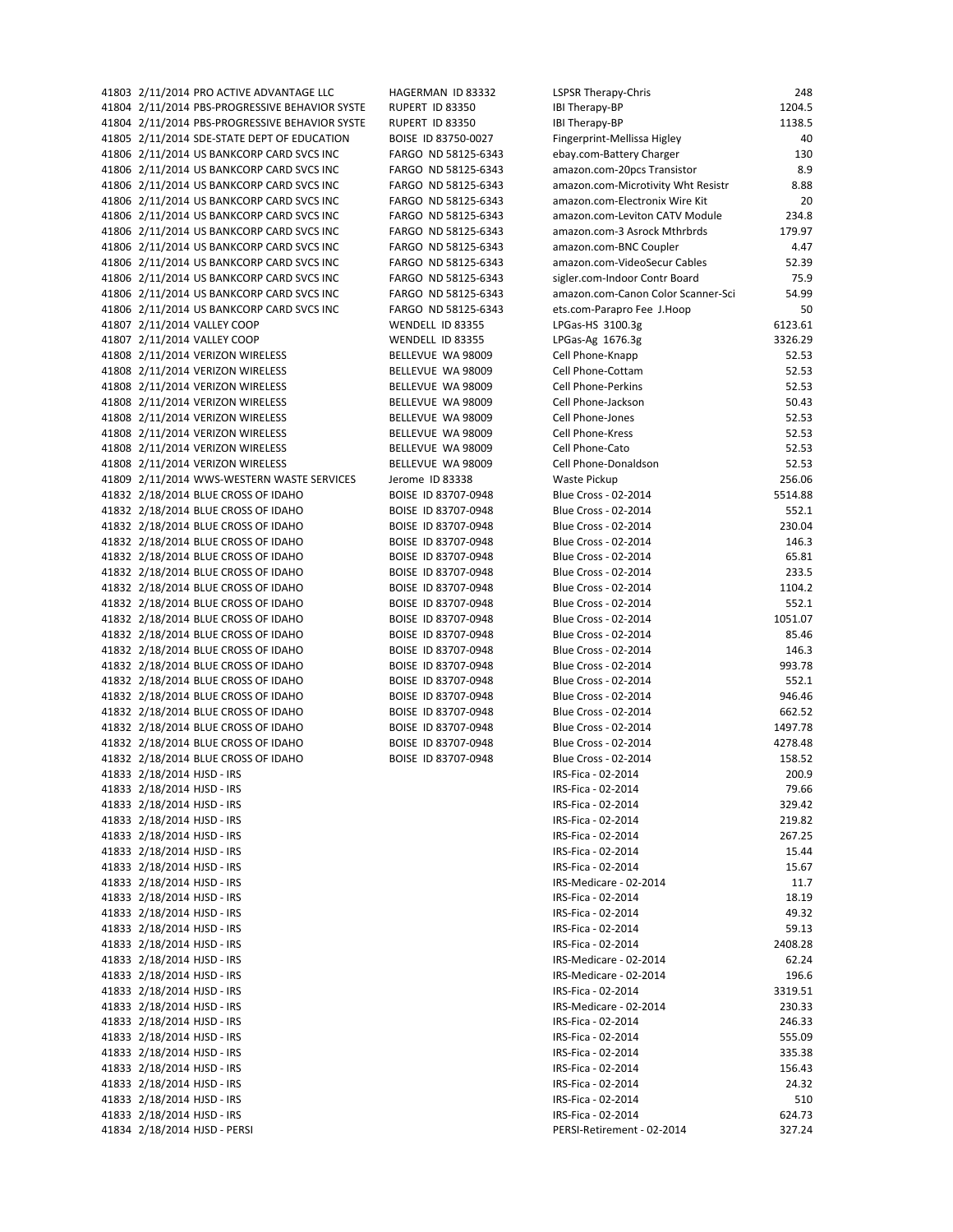| 41834 2/18/2014 HJSD - PERSI                                         |
|----------------------------------------------------------------------|
| 41834 2/18/2014 HJSD - PERSI                                         |
| 41834 2/18/2014 HJSD - PERSI                                         |
| 41834 2/18/2014 HJSD - PERSI                                         |
|                                                                      |
| 41834 2/18/2014 HJSD - PERSI                                         |
| 41834 2/18/2014 HJSD - PERSI                                         |
| 41834 2/18/2014 HJSD - PERSI                                         |
| 41834 2/18/2014 HJSD - PERSI                                         |
|                                                                      |
| 41834 2/18/2014 HJSD - PERSI                                         |
| 41834 2/18/2014 HJSD - PERSI                                         |
| 41834 2/18/2014 HJSD - PERSI                                         |
| 41834 2/18/2014 HJSD - PERSI                                         |
|                                                                      |
| 41834 2/18/2014 HJSD - PERSI                                         |
| 41834 2/18/2014 HJSD - PERSI                                         |
| 41834 2/18/2014 HJSD - PERSI                                         |
| 41834 2/18/2014 HJSD - PERSI                                         |
| 41834 2/18/2014 HJSD - PERSI                                         |
|                                                                      |
| 41834 2/18/2014 HJSD - PERSI                                         |
| 41834 2/18/2014 HJSD - PERSI                                         |
| 41834 2/18/2014 HJSD - PERSI                                         |
| 41834 2/18/2014 HJSD - PERSI                                         |
|                                                                      |
| 41834 2/18/2014 HJSD - PERSI                                         |
| 41834 2/18/2014 HJSD - PERSI                                         |
| 41834 2/18/2014 HJSD - PERSI                                         |
| 41834 2/18/2014 HJSD - PERSI                                         |
|                                                                      |
| 41834 2/18/2014 HJSD - PERSI                                         |
| 41834 2/18/2014 HJSD - PERSI                                         |
| 41834 2/18/2014 HJSD - PERSI                                         |
| 41834 2/18/2014 HJSD - PERSI                                         |
| 41834 2/18/2014 HJSD - PERSI                                         |
|                                                                      |
| 41834 2/18/2014 HJSD - PERSI                                         |
| 41834 2/18/2014 HJSD - PERSI                                         |
| 41834 2/18/2014 HJSD - PERSI                                         |
| 41834 2/18/2014 HJSD - PERSI                                         |
|                                                                      |
| 41834 2/18/2014 HJSD - PERSI                                         |
| 41834 2/18/2014 HJSD - PERSI                                         |
| 41834 2/18/2014 HJSD - PERSI                                         |
| 41834 2/18/2014 HJSD - PERSI                                         |
| 41834 2/18/2014 HJSD - PERSI                                         |
|                                                                      |
| 41834 2/18/2014 HJSD - PERSI                                         |
| 41834 2/18/2014 HJSD - PERSI                                         |
| 41834 2/18/2014 HJSD - PERSI                                         |
| 41834 2/18/2014 HJSD - PERSI                                         |
|                                                                      |
| 41834 2/18/2014 HJSD - PERSI                                         |
| 41834 2/18/2014 HJSD - PERSI                                         |
| 41835 2/18/2014 STANDARD INSURANCE O                                 |
| 41835 2/18/2014 STANDARD INSURANCE O                                 |
| 41835 2/18/2014 STANDARD INSURANCE O                                 |
|                                                                      |
| 41835 2/18/2014 STANDARD INSURANCE O                                 |
| 41835 2/18/2014 STANDARD INSURANCE O                                 |
| 41835 2/18/2014 STANDARD INSURANCE O                                 |
| 41835 2/18/2014 STANDARD INSURANCE O                                 |
| 41835 2/18/2014 STANDARD INSURANCE O                                 |
|                                                                      |
| 41835 2/18/2014 STANDARD INSURANCE O                                 |
| 41835 2/18/2014 STANDARD INSURANCE O                                 |
| 41835 2/18/2014 STANDARD INSURANCE O                                 |
|                                                                      |
|                                                                      |
| 41835 2/18/2014 STANDARD INSURANCE O                                 |
| 41835 2/18/2014 STANDARD INSURANCE O                                 |
| 41835 2/18/2014 STANDARD INSURANCE O                                 |
|                                                                      |
| 41835 2/18/2014 STANDARD INSURANCE O                                 |
| 41835 2/18/2014 STANDARD INSURANCE O                                 |
| 41835 2/18/2014 STANDARD INSURANCE O                                 |
| 41835 2/18/2014 STANDARD INSURANCE O                                 |
| 41835 2/18/2014 STANDARD INSURANCE O                                 |
|                                                                      |
| 41836 2/25/2014 SDE-STATE DEPT OF EDU                                |
| 41840 2/25/2014 ADVANCED THERAPY CAI                                 |
| 41841 2/25/2014 CENTURY LINK<br>41842 2/25/2014 CONNIE VAN KLEECK OT |
|                                                                      |

| 41834 2/18/2014 HJSD - PERSI                                 |                        | PERSI-Retirement - 02-2014                               | 348.65  |
|--------------------------------------------------------------|------------------------|----------------------------------------------------------|---------|
| 41834 2/18/2014 HJSD - PERSI                                 |                        | PERSI-Retirement - 02-2014                               | 26.91   |
| 41834 2/18/2014 HJSD - PERSI                                 |                        | PERSI-Retirement - 02-2014                               | 73.86   |
| 41834 2/18/2014 HJSD - PERSI                                 |                        | PERSI-Retirement - 02-2014                               | 1199.02 |
| 41834 2/18/2014 HJSD - PERSI                                 |                        | PERSI-Retirement - 02-2014                               | 103.67  |
| 41834 2/18/2014 HJSD - PERSI                                 |                        | PERSI-Sick Leave - 02-2014                               | 367.64  |
| 41834 2/18/2014 HJSD - PERSI                                 |                        | PERSI-Sick Leave - 02-2014                               | 480.89  |
| 41834 2/18/2014 HJSD - PERSI                                 |                        | PERSI-Retirement - 02-2014                               | 23.35   |
| 41834 2/18/2014 HJSD - PERSI                                 |                        | PERSI-Retirement - 02-2014                               | 23.35   |
| 41834 2/18/2014 HJSD - PERSI                                 |                        | PERSI-Retirement - 02-2014                               | 23.74   |
| 41834 2/18/2014 HJSD - PERSI                                 |                        | PERSI-Sick Leave - 02-2014                               | 2.39    |
| 41834 2/18/2014 HJSD - PERSI                                 |                        | PERSI-Sick Leave - 02-2014                               | 2.39    |
| 41834 2/18/2014 HJSD - PERSI                                 |                        | PERSI-Sick Leave - 02-2014                               | 2.43    |
| 41834 2/18/2014 HJSD - PERSI                                 |                        | PERSI-Sick Leave - 02-2014                               | 98.32   |
| 41834 2/18/2014 HJSD - PERSI                                 |                        | PERSI-Sick Leave - 02-2014                               | 52.3    |
| 41834 2/18/2014 HJSD - PERSI                                 |                        | PERSI-Sick Leave - 02-2014                               | 27.1    |
| 41834 2/18/2014 HJSD - PERSI                                 |                        | PERSI-Retirement - 02-2014                               | 3587.62 |
| 41834 2/18/2014 HJSD - PERSI                                 |                        | PERSI-Sick Leave - 02-2014                               | 3.87    |
| 41834 2/18/2014 HJSD - PERSI                                 |                        | PERSI-Retirement - 02-2014                               | 5108.52 |
| 41834 2/18/2014 HJSD - PERSI                                 |                        | PERSI-Sick Leave - 02-2014                               | 77.33   |
| 41834 2/18/2014 HJSD - PERSI                                 |                        | PERSI-Retirement - 02-2014                               | 94.33   |
| 41834 2/18/2014 HJSD - PERSI                                 |                        | PERSI-Sick Leave - 02-2014                               | 9.67    |
| 41834 2/18/2014 HJSD - PERSI                                 |                        | PERSI-Sick Leave - 02-2014                               | 122.87  |
| 41834 2/18/2014 HJSD - PERSI                                 |                        | PERSI-Retirement - 02-2014                               | 344.99  |
| 41834 2/18/2014 HJSD - PERSI                                 |                        | PERSI-Sick Leave - 02-2014                               | 35.35   |
| 41834 2/18/2014 HJSD - PERSI                                 |                        | PERSI-Retirement - 02-2014                               | 959.42  |
| 41834 2/18/2014 HJSD - PERSI                                 |                        | PERSI-Retirement - 02-2014                               | 510.42  |
|                                                              |                        |                                                          | 36.01   |
| 41834 2/18/2014 HJSD - PERSI<br>41834 2/18/2014 HJSD - PERSI |                        | PERSI-Sick Leave - 02-2014<br>PERSI-Retirement - 02-2014 | 264.51  |
|                                                              |                        |                                                          |         |
| 41834 2/18/2014 HJSD - PERSI                                 |                        | PERSI-Sick Leave - 02-2014                               | 14.5    |
| 41834 2/18/2014 HJSD - PERSI                                 |                        | PERSI-Retirement - 02-2014                               | 403.35  |
| 41834 2/18/2014 HJSD - PERSI                                 |                        | PERSI-Sick Leave - 02-2014                               | 41.34   |
| 41834 2/18/2014 HJSD - PERSI                                 |                        | PERSI-Retirement - 02-2014                               | 37.72   |
| 41834 2/18/2014 HJSD - PERSI                                 |                        | PERSI-Sick Leave - 02-2014                               | 36.85   |
| 41834 2/18/2014 HJSD - PERSI                                 |                        | PERSI-Retirement - 02-2014                               | 328.29  |
| 41834 2/18/2014 HJSD - PERSI                                 |                        | PERSI-Sick Leave - 02-2014                               | 33.64   |
| 41834 2/18/2014 HJSD - PERSI                                 |                        | PERSI-Retirement - 02-2014                               | 754.67  |
| 41834 2/18/2014 HJSD - PERSI                                 |                        | PERSI-Sick Leave - 02-2014                               | 33.53   |
| 41834 2/18/2014 HJSD - PERSI                                 |                        | PERSI-Sick Leave - 02-2014                               | 35.73   |
| 41834 2/18/2014 HJSD - PERSI                                 |                        | PERSI-Retirement - 02-2014                               | 351.36  |
| 41834 2/18/2014 HJSD - PERSI                                 |                        | PERSI-Retirement - 02-2014                               | 141.5   |
| 41834 2/18/2014 HJSD - PERSI                                 |                        | PERSI-Retirement - 02-2014                               | 359.58  |
| 41834 2/18/2014 HJSD - PERSI                                 |                        | PERSI-Sick Leave - 02-2014                               | 2.76    |
| 41834 2/18/2014 HJSD - PERSI                                 |                        | PERSI-Sick Leave - 02-2014                               | 7.56    |
| 41834 2/18/2014 HJSD - PERSI                                 |                        | PERSI-Sick Leave - 02-2014                               | 10.62   |
| 41835 2/18/2014 STANDARD INSURANCE CO.                       | PORTLAND OR 97228-6367 | Standard-Life - 02-2014                                  | 0.62    |
| 41835 2/18/2014 STANDARD INSURANCE CO.                       | PORTLAND OR 97228-6367 | Standard-Life - 02-2014                                  | 3.66    |
| 41835 2/18/2014 STANDARD INSURANCE CO.                       | PORTLAND OR 97228-6367 | Standard-Life - 02-2014                                  | 1.06    |
| 41835 2/18/2014 STANDARD INSURANCE CO.                       | PORTLAND OR 97228-6367 | Standard-Life - 02-2014                                  | 4       |
| 41835 2/18/2014 STANDARD INSURANCE CO.                       | PORTLAND OR 97228-6367 | Standard-Life - 02-2014                                  | 13.62   |
| 41835 2/18/2014 STANDARD INSURANCE CO.                       | PORTLAND OR 97228-6367 | Standard-Life - 02-2014                                  | 3.75    |
| 41835 2/18/2014 STANDARD INSURANCE CO.                       | PORTLAND OR 97228-6367 | Standard-Life - 02-2014                                  | 11.78   |
| 41835 2/18/2014 STANDARD INSURANCE CO.                       | PORTLAND OR 97228-6367 | Standard-Life - 02-2014                                  | 1.21    |
| 41835 2/18/2014 STANDARD INSURANCE CO.                       | PORTLAND OR 97228-6367 | Standard-Life - 02-2014                                  | 7.2     |
| 41835 2/18/2014 STANDARD INSURANCE CO.                       | PORTLAND OR 97228-6367 | Standard-Life - 02-2014                                  | 4.8     |
| 41835 2/18/2014 STANDARD INSURANCE CO.                       | PORTLAND OR 97228-6367 | Standard-Life - 02-2014                                  | 6.86    |
| 41835 2/18/2014 STANDARD INSURANCE CO.                       | PORTLAND OR 97228-6367 | Standard-Life - 02-2014                                  | 10.95   |
| 41835 2/18/2014 STANDARD INSURANCE CO.                       | PORTLAND OR 97228-6367 | Standard-Life - 02-2014                                  | 1.15    |
| 41835 2/18/2014 STANDARD INSURANCE CO.                       | PORTLAND OR 97228-6367 | Standard-Life - 02-2014                                  | 1.69    |
| 41835 2/18/2014 STANDARD INSURANCE CO.                       | PORTLAND OR 97228-6367 | Standard-Life - 02-2014                                  | 51.74   |
| 41835 2/18/2014 STANDARD INSURANCE CO.                       | PORTLAND OR 97228-6367 | Standard-Life - 02-2014                                  | 8.22    |
| 41835 2/18/2014 STANDARD INSURANCE CO.                       | PORTLAND OR 97228-6367 | Standard-Life - 02-2014                                  | 0.69    |
| 41835 2/18/2014 STANDARD INSURANCE CO.                       | PORTLAND OR 97228-6367 | Standard-Life - 02-2014                                  | 4       |
| 41835 2/18/2014 STANDARD INSURANCE CO.                       | PORTLAND OR 97228-6367 | Standard-Life - 02-2014                                  | 47      |
| 41836 2/25/2014 SDE-STATE DEPT OF EDUCATION                  | BOISE ID 83750-0027    | Fngrp-Greg Wood                                          | 40      |
| 41840 2/25/2014 ADVANCED THERAPY CARE                        | MOUNTAIN HOME ID 83647 | Speech Therapy                                           | 4175    |
| 41841 2/25/2014 CENTURY LINK                                 | PHOENIX AZ 85038-9040  | <b>Phone Charges</b>                                     | 38.17   |
| 41842 2/25/2014 CONNIE VAN KLEECK OTR/L                      | GOOINDG ID 83330       | Occupational Therapy                                     | 185.5   |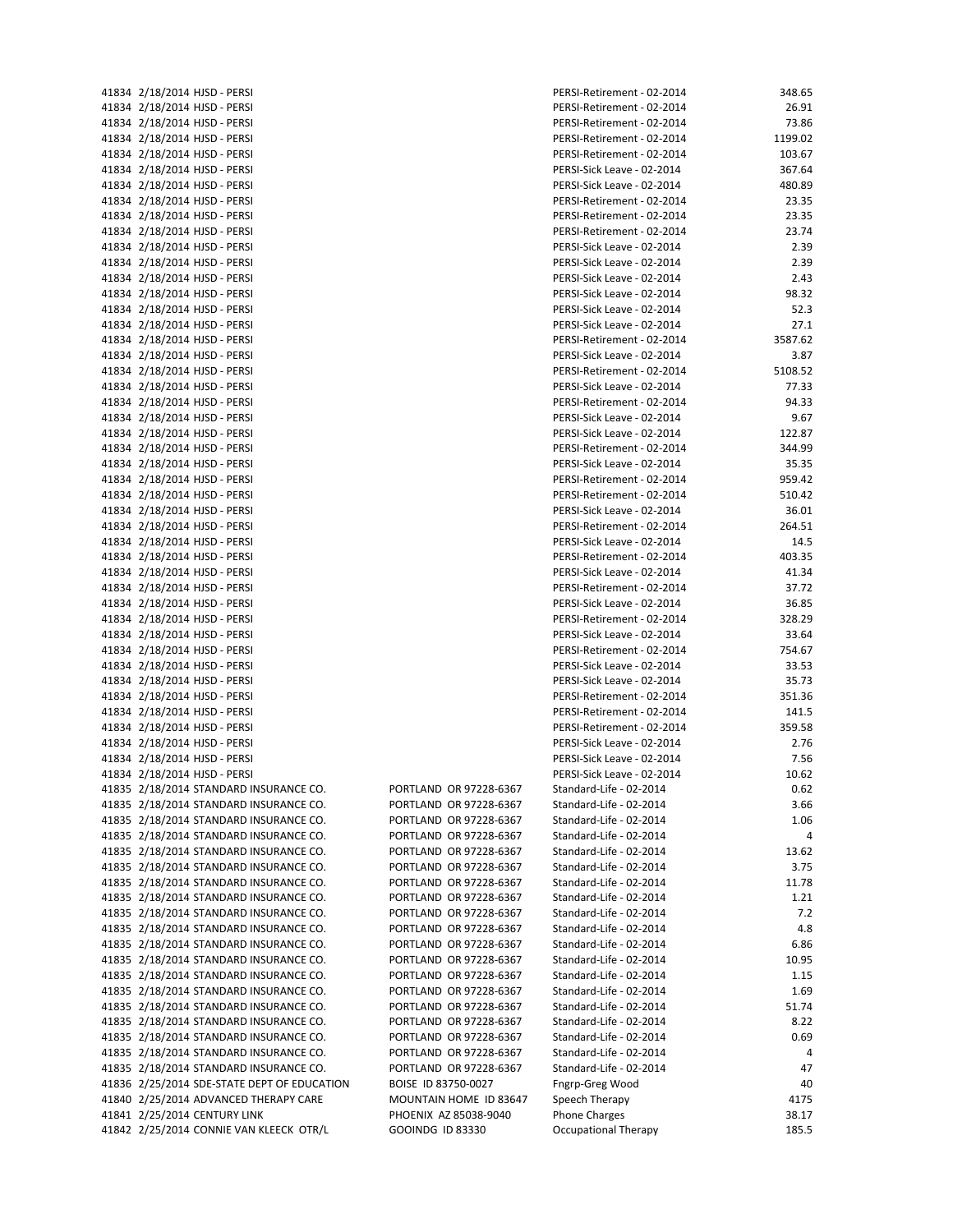| 41843 2/25/2014 HAGERMAN HOMETOWN MART<br>Diesel 1/8/14<br>17.22<br><b>BLISS ID 83314</b><br>20.02<br>Fuel-Ford Pickup 1/14/14<br>41843 2/25/2014 HAGERMAN HOMETOWN MART<br><b>BLISS ID 83314</b><br>Fuel-Ford Pickup 1/27/14<br>20.01<br>41843 2/25/2014 HAGERMAN HOMETOWN MART<br><b>BLISS ID 83314</b><br>41844 2/25/2014 NORCO INC.<br>TWIN FALLS ID 83301<br>Ztek Safety Glasses Clear Lens<br>33.84<br>41844 2/25/2014 NORCO INC.<br>TWIN FALLS ID 83301<br>Thumb Screw<br>2.45<br>41844 2/25/2014 NORCO INC.<br>Retain Collar<br>16.47<br>TWIN FALLS ID 83301<br>41844 2/25/2014 NORCO INC.<br>43.14<br>TWIN FALLS ID 83301<br>Classic Band Saw Blade<br>41844 2/25/2014 NORCO INC.<br>TWIN FALLS ID 83301<br>Hobart 335A 1/8 6011<br>117.13<br>41844 2/25/2014 NORCO INC.<br>3.5<br>TWIN FALLS ID 83301<br><b>Tweco Nozzle</b><br>41844 2/25/2014 NORCO INC.<br><b>Tweco Contact Tips</b><br>5.16<br>TWIN FALLS ID 83301<br>41844 2/25/2014 NORCO INC.<br>1.04<br>TWIN FALLS ID 83301<br>Comp Spring<br>28.44<br>41844 2/25/2014 NORCO INC.<br>Venture Filter Lens<br>TWIN FALLS ID 83301<br>41844 2/25/2014 NORCO INC.<br>TWIN FALLS ID 83301<br>Adj (overpmt on acc't)<br>$-50.27$<br>41844 2/25/2014 NORCO INC.<br>TWIN FALLS ID 83301<br>20.07<br>Elecrode for Powermax<br>41844 2/25/2014 NORCO INC.<br>TWIN FALLS ID 83301<br>Swirl Ring for Powermax 45<br>13.27<br>41844 2/25/2014 NORCO INC.<br>TWIN FALLS ID 83301<br>Shielded Nozzle-Powermax<br>17.5<br>41844 2/25/2014 NORCO INC.<br>TWIN FALLS ID 83301<br>3.65<br>Late Fees<br>40<br>41845 2/27/2014 SDE-STATE DEPT OF EDUCATION<br>BOISE ID 83750-0027<br>Fngrprnt-Mikaleila Leija<br>Date<br>Name<br>GrossPay<br>State<br>City<br>ID<br>2583.33 HAGERMAN<br>ID<br>2587.08 HAGERMAN<br>585 HAGERMAN<br>ID<br>ID<br>1970.64 HAGERMAN<br>3952.25 BUHL<br>ID<br>ID<br>925.5 HAGERMAN<br>ID<br>3647.25 HAGERMAN<br>ID<br>913.5 HAGERMAN<br>ID<br>3671.83 HAGERMAN<br>ID<br>756 HAGERMAN<br>ID<br>842.01 HAGERMAN<br>ID<br>5383.74 HAGERMAN<br>ID<br>3952.25 TWIN FALLS<br>ID<br>2583.33 HAGERMAN<br>ID<br>1613.5 HAGERMAN<br>ID<br>220 BLISS<br>ID<br>2610 GOODING<br>ID<br>660 JEROME<br>ID<br>3425.91 JEROME<br>ID<br>828 HAGERMAN<br>ID<br>3054.58 HAGERMAN<br>ID<br>1613.08 HAGERMAN<br>ID<br>3671.83 HAGERMAN<br>ID<br>55 HAGERMAN<br>ID<br>1257.43 HAGERMAN<br>ID<br>2/20/2014 HOFFMANN RAY L<br>4509 HAGERMAN<br>1080 WENDELL<br>ID<br>737.89 HAGERMAN<br>ID<br>ID<br>1806.11 HAGERMAN<br>3412.08 HAGERMAN<br>ID<br>6666.66 JEROME<br>ID<br>ID<br>3878.08 HAGERMAN<br>6247.75 HAGERMAN<br>ID<br>3671.83 FAIRFIELD<br>ID<br>3411.25 BLISS<br>ID<br>1616 HAGERMAN<br>ID<br>3671.83 HAGERMAN<br>ID<br>3671.83 PINEHURST<br>ID<br>3907.83 HAGERMAN<br>ID<br>4195.25 HAGERMAN<br>ID<br>4473.25 GOODING<br>ID<br>3054.58 TWIN FALLS<br>ID<br>812 HAGERMAN<br>ID<br>3878.08 WENDELL<br>ID<br>770 BLISS<br>ID<br>1222.06 GOODING<br>ID<br>3573.02 WENDELL<br>ID<br>2/20/2014 REGNIER SHELLY<br>2587.08 HAGERMAN<br>ID<br>ID<br>785 HAGERMAN |  |  |  |                |
|----------------------------------------------------------------------------------------------------------------------------------------------------------------------------------------------------------------------------------------------------------------------------------------------------------------------------------------------------------------------------------------------------------------------------------------------------------------------------------------------------------------------------------------------------------------------------------------------------------------------------------------------------------------------------------------------------------------------------------------------------------------------------------------------------------------------------------------------------------------------------------------------------------------------------------------------------------------------------------------------------------------------------------------------------------------------------------------------------------------------------------------------------------------------------------------------------------------------------------------------------------------------------------------------------------------------------------------------------------------------------------------------------------------------------------------------------------------------------------------------------------------------------------------------------------------------------------------------------------------------------------------------------------------------------------------------------------------------------------------------------------------------------------------------------------------------------------------------------------------------------------------------------------------------------------------------------------------------------------------------------------------------------------------------------------------------------------------------------------------------------------------------------------------------------------------------------------------------------------------------------------------------------------------------------------------------------------------------------------------------------------------------------------------------------------------------------------------------------------------------------------------------------------------------------------------------------------------------------------------------------------------------------------------------------------------------------------------------------------------------------------------------------------------------------------------------------------------------------------------------------------------------------------------------------------------------------------------------------------------------------------------|--|--|--|----------------|
|                                                                                                                                                                                                                                                                                                                                                                                                                                                                                                                                                                                                                                                                                                                                                                                                                                                                                                                                                                                                                                                                                                                                                                                                                                                                                                                                                                                                                                                                                                                                                                                                                                                                                                                                                                                                                                                                                                                                                                                                                                                                                                                                                                                                                                                                                                                                                                                                                                                                                                                                                                                                                                                                                                                                                                                                                                                                                                                                                                                                                |  |  |  |                |
|                                                                                                                                                                                                                                                                                                                                                                                                                                                                                                                                                                                                                                                                                                                                                                                                                                                                                                                                                                                                                                                                                                                                                                                                                                                                                                                                                                                                                                                                                                                                                                                                                                                                                                                                                                                                                                                                                                                                                                                                                                                                                                                                                                                                                                                                                                                                                                                                                                                                                                                                                                                                                                                                                                                                                                                                                                                                                                                                                                                                                |  |  |  |                |
|                                                                                                                                                                                                                                                                                                                                                                                                                                                                                                                                                                                                                                                                                                                                                                                                                                                                                                                                                                                                                                                                                                                                                                                                                                                                                                                                                                                                                                                                                                                                                                                                                                                                                                                                                                                                                                                                                                                                                                                                                                                                                                                                                                                                                                                                                                                                                                                                                                                                                                                                                                                                                                                                                                                                                                                                                                                                                                                                                                                                                |  |  |  |                |
| Check#<br>drct-dpst 2/20/2014 ARRIAGA LYNN<br>drct-dpst 2/20/2014 BEUTLER ANGELA E<br>drct-dpst 2/20/2014 BLAKE GILBERT D<br>drct-dpst 2/20/2014 BOLDUC CHRISTINA J<br>drct-dpst 2/20/2014 BRILES MARY C<br>drct-dpst  2/20/2014 BROWN AMY A<br>drct-dpst 2/20/2014 CATO KEVIN M<br>drct-dpst  2/20/2014 CHAPMAN TERESA L<br>drct-dpst 2/20/2014 CLARK DONNA K<br>drct-dpst     2/20/2014 CLARK  ERIN D<br>drct-dpst 2/20/2014 CORBRIDGE ARLYNDA R<br>drct-dpst 2/20/2014 COTTAM MATTHEW S<br>drct-dpst 2/20/2014 DAARUD SHERMA<br>drct-dpst 2/20/2014 DANNER COURTNEY J<br>drct-dpst 2/20/2014 DAVIS ELAINE<br>drct-dpst 2/20/2014 DEVENA VICKI L<br>drct-dpst     2/20/2014 DONALDSON  BENJAMIN D<br>drct-dpst 2/20/2014 EASTERDAY ANNA<br>drct-dpst 2/20/2014 EASTERDAY TROY W<br>drct-dpst 2/20/2014 EATON DENISE S<br>drct-dpst 2/20/2014 FUNKHOUSER LONNIE<br>drct-dpst 2/20/2014 GOSSI NANCY K<br>drct-dpst 2/20/2014 HAUSER HENRY J<br>drct-dpst 2/20/2014 HIGLEY MELISSA J<br>drct-dpst 2/20/2014 HOFFMANN KAREN B<br>drct-dpst<br>drct-dpst 2/20/2014 HOOP JENNY M<br>drct-dpst 2/20/2014 IVERSEN MARGARET L<br>drct-dpst 2/20/2014 JACKSON CRAIG L<br>drct-dpst 2/20/2014 JAYO KARRIE<br>drct-dpst 2/20/2014 JONES TY<br>drct-dpst 2/20/2014 KNAPP DANIEL L<br>drct-dpst 2/20/2014 KRESS MARK S<br>drct-dpst 2/20/2014 LEE REBECCA L<br>drct-dpst 2/20/2014 LEIJA HERMELINDA<br>drct-dpst 2/20/2014 LEWIS CRYSTAL R<br>drct-dpst 2/20/2014 McCARTHY STORMI<br>drct-dpst     2/20/2014 MILAM  SHEILA K<br>drct-dpst 2/20/2014 OLSEN GORDON C<br>drct-dpst 2/20/2014 OWSLEY VICTORIA<br>drct-dpst 2/20/2014 PERKINS ANTHONY J<br>drct-dpst     2/20/2014 PINGER  EDWARD J<br>drct-dpst 2/20/2014 PLANK ROBIN J<br>drct-dpst 2/20/2014 PRIEBE LESLIE<br>drct-dpst  2/20/2014 RAVENSCROFT BARBARA J<br>drct-dpst 2/20/2014 RAVENSCROFT JULIA A<br>drct-dpst 2/20/2014 REED BETTE M<br>drct-dpst<br>drct-dpst 2/20/2014 ROWLEY NATASHA M                                                                                                                                                                                                                                                                                                                                                                                                                                                                                                                                                                                                                                                                                                                                                                                                                                                                                                                                                                                                                                                                 |  |  |  |                |
|                                                                                                                                                                                                                                                                                                                                                                                                                                                                                                                                                                                                                                                                                                                                                                                                                                                                                                                                                                                                                                                                                                                                                                                                                                                                                                                                                                                                                                                                                                                                                                                                                                                                                                                                                                                                                                                                                                                                                                                                                                                                                                                                                                                                                                                                                                                                                                                                                                                                                                                                                                                                                                                                                                                                                                                                                                                                                                                                                                                                                |  |  |  |                |
|                                                                                                                                                                                                                                                                                                                                                                                                                                                                                                                                                                                                                                                                                                                                                                                                                                                                                                                                                                                                                                                                                                                                                                                                                                                                                                                                                                                                                                                                                                                                                                                                                                                                                                                                                                                                                                                                                                                                                                                                                                                                                                                                                                                                                                                                                                                                                                                                                                                                                                                                                                                                                                                                                                                                                                                                                                                                                                                                                                                                                |  |  |  |                |
|                                                                                                                                                                                                                                                                                                                                                                                                                                                                                                                                                                                                                                                                                                                                                                                                                                                                                                                                                                                                                                                                                                                                                                                                                                                                                                                                                                                                                                                                                                                                                                                                                                                                                                                                                                                                                                                                                                                                                                                                                                                                                                                                                                                                                                                                                                                                                                                                                                                                                                                                                                                                                                                                                                                                                                                                                                                                                                                                                                                                                |  |  |  |                |
|                                                                                                                                                                                                                                                                                                                                                                                                                                                                                                                                                                                                                                                                                                                                                                                                                                                                                                                                                                                                                                                                                                                                                                                                                                                                                                                                                                                                                                                                                                                                                                                                                                                                                                                                                                                                                                                                                                                                                                                                                                                                                                                                                                                                                                                                                                                                                                                                                                                                                                                                                                                                                                                                                                                                                                                                                                                                                                                                                                                                                |  |  |  |                |
|                                                                                                                                                                                                                                                                                                                                                                                                                                                                                                                                                                                                                                                                                                                                                                                                                                                                                                                                                                                                                                                                                                                                                                                                                                                                                                                                                                                                                                                                                                                                                                                                                                                                                                                                                                                                                                                                                                                                                                                                                                                                                                                                                                                                                                                                                                                                                                                                                                                                                                                                                                                                                                                                                                                                                                                                                                                                                                                                                                                                                |  |  |  |                |
|                                                                                                                                                                                                                                                                                                                                                                                                                                                                                                                                                                                                                                                                                                                                                                                                                                                                                                                                                                                                                                                                                                                                                                                                                                                                                                                                                                                                                                                                                                                                                                                                                                                                                                                                                                                                                                                                                                                                                                                                                                                                                                                                                                                                                                                                                                                                                                                                                                                                                                                                                                                                                                                                                                                                                                                                                                                                                                                                                                                                                |  |  |  |                |
|                                                                                                                                                                                                                                                                                                                                                                                                                                                                                                                                                                                                                                                                                                                                                                                                                                                                                                                                                                                                                                                                                                                                                                                                                                                                                                                                                                                                                                                                                                                                                                                                                                                                                                                                                                                                                                                                                                                                                                                                                                                                                                                                                                                                                                                                                                                                                                                                                                                                                                                                                                                                                                                                                                                                                                                                                                                                                                                                                                                                                |  |  |  |                |
|                                                                                                                                                                                                                                                                                                                                                                                                                                                                                                                                                                                                                                                                                                                                                                                                                                                                                                                                                                                                                                                                                                                                                                                                                                                                                                                                                                                                                                                                                                                                                                                                                                                                                                                                                                                                                                                                                                                                                                                                                                                                                                                                                                                                                                                                                                                                                                                                                                                                                                                                                                                                                                                                                                                                                                                                                                                                                                                                                                                                                |  |  |  |                |
|                                                                                                                                                                                                                                                                                                                                                                                                                                                                                                                                                                                                                                                                                                                                                                                                                                                                                                                                                                                                                                                                                                                                                                                                                                                                                                                                                                                                                                                                                                                                                                                                                                                                                                                                                                                                                                                                                                                                                                                                                                                                                                                                                                                                                                                                                                                                                                                                                                                                                                                                                                                                                                                                                                                                                                                                                                                                                                                                                                                                                |  |  |  |                |
|                                                                                                                                                                                                                                                                                                                                                                                                                                                                                                                                                                                                                                                                                                                                                                                                                                                                                                                                                                                                                                                                                                                                                                                                                                                                                                                                                                                                                                                                                                                                                                                                                                                                                                                                                                                                                                                                                                                                                                                                                                                                                                                                                                                                                                                                                                                                                                                                                                                                                                                                                                                                                                                                                                                                                                                                                                                                                                                                                                                                                |  |  |  |                |
|                                                                                                                                                                                                                                                                                                                                                                                                                                                                                                                                                                                                                                                                                                                                                                                                                                                                                                                                                                                                                                                                                                                                                                                                                                                                                                                                                                                                                                                                                                                                                                                                                                                                                                                                                                                                                                                                                                                                                                                                                                                                                                                                                                                                                                                                                                                                                                                                                                                                                                                                                                                                                                                                                                                                                                                                                                                                                                                                                                                                                |  |  |  |                |
|                                                                                                                                                                                                                                                                                                                                                                                                                                                                                                                                                                                                                                                                                                                                                                                                                                                                                                                                                                                                                                                                                                                                                                                                                                                                                                                                                                                                                                                                                                                                                                                                                                                                                                                                                                                                                                                                                                                                                                                                                                                                                                                                                                                                                                                                                                                                                                                                                                                                                                                                                                                                                                                                                                                                                                                                                                                                                                                                                                                                                |  |  |  |                |
|                                                                                                                                                                                                                                                                                                                                                                                                                                                                                                                                                                                                                                                                                                                                                                                                                                                                                                                                                                                                                                                                                                                                                                                                                                                                                                                                                                                                                                                                                                                                                                                                                                                                                                                                                                                                                                                                                                                                                                                                                                                                                                                                                                                                                                                                                                                                                                                                                                                                                                                                                                                                                                                                                                                                                                                                                                                                                                                                                                                                                |  |  |  |                |
|                                                                                                                                                                                                                                                                                                                                                                                                                                                                                                                                                                                                                                                                                                                                                                                                                                                                                                                                                                                                                                                                                                                                                                                                                                                                                                                                                                                                                                                                                                                                                                                                                                                                                                                                                                                                                                                                                                                                                                                                                                                                                                                                                                                                                                                                                                                                                                                                                                                                                                                                                                                                                                                                                                                                                                                                                                                                                                                                                                                                                |  |  |  |                |
|                                                                                                                                                                                                                                                                                                                                                                                                                                                                                                                                                                                                                                                                                                                                                                                                                                                                                                                                                                                                                                                                                                                                                                                                                                                                                                                                                                                                                                                                                                                                                                                                                                                                                                                                                                                                                                                                                                                                                                                                                                                                                                                                                                                                                                                                                                                                                                                                                                                                                                                                                                                                                                                                                                                                                                                                                                                                                                                                                                                                                |  |  |  | Zip            |
|                                                                                                                                                                                                                                                                                                                                                                                                                                                                                                                                                                                                                                                                                                                                                                                                                                                                                                                                                                                                                                                                                                                                                                                                                                                                                                                                                                                                                                                                                                                                                                                                                                                                                                                                                                                                                                                                                                                                                                                                                                                                                                                                                                                                                                                                                                                                                                                                                                                                                                                                                                                                                                                                                                                                                                                                                                                                                                                                                                                                                |  |  |  | 83332          |
|                                                                                                                                                                                                                                                                                                                                                                                                                                                                                                                                                                                                                                                                                                                                                                                                                                                                                                                                                                                                                                                                                                                                                                                                                                                                                                                                                                                                                                                                                                                                                                                                                                                                                                                                                                                                                                                                                                                                                                                                                                                                                                                                                                                                                                                                                                                                                                                                                                                                                                                                                                                                                                                                                                                                                                                                                                                                                                                                                                                                                |  |  |  | 83332          |
|                                                                                                                                                                                                                                                                                                                                                                                                                                                                                                                                                                                                                                                                                                                                                                                                                                                                                                                                                                                                                                                                                                                                                                                                                                                                                                                                                                                                                                                                                                                                                                                                                                                                                                                                                                                                                                                                                                                                                                                                                                                                                                                                                                                                                                                                                                                                                                                                                                                                                                                                                                                                                                                                                                                                                                                                                                                                                                                                                                                                                |  |  |  | 83332          |
|                                                                                                                                                                                                                                                                                                                                                                                                                                                                                                                                                                                                                                                                                                                                                                                                                                                                                                                                                                                                                                                                                                                                                                                                                                                                                                                                                                                                                                                                                                                                                                                                                                                                                                                                                                                                                                                                                                                                                                                                                                                                                                                                                                                                                                                                                                                                                                                                                                                                                                                                                                                                                                                                                                                                                                                                                                                                                                                                                                                                                |  |  |  | 83332          |
|                                                                                                                                                                                                                                                                                                                                                                                                                                                                                                                                                                                                                                                                                                                                                                                                                                                                                                                                                                                                                                                                                                                                                                                                                                                                                                                                                                                                                                                                                                                                                                                                                                                                                                                                                                                                                                                                                                                                                                                                                                                                                                                                                                                                                                                                                                                                                                                                                                                                                                                                                                                                                                                                                                                                                                                                                                                                                                                                                                                                                |  |  |  | 83316          |
|                                                                                                                                                                                                                                                                                                                                                                                                                                                                                                                                                                                                                                                                                                                                                                                                                                                                                                                                                                                                                                                                                                                                                                                                                                                                                                                                                                                                                                                                                                                                                                                                                                                                                                                                                                                                                                                                                                                                                                                                                                                                                                                                                                                                                                                                                                                                                                                                                                                                                                                                                                                                                                                                                                                                                                                                                                                                                                                                                                                                                |  |  |  | 83332          |
|                                                                                                                                                                                                                                                                                                                                                                                                                                                                                                                                                                                                                                                                                                                                                                                                                                                                                                                                                                                                                                                                                                                                                                                                                                                                                                                                                                                                                                                                                                                                                                                                                                                                                                                                                                                                                                                                                                                                                                                                                                                                                                                                                                                                                                                                                                                                                                                                                                                                                                                                                                                                                                                                                                                                                                                                                                                                                                                                                                                                                |  |  |  | 83332          |
|                                                                                                                                                                                                                                                                                                                                                                                                                                                                                                                                                                                                                                                                                                                                                                                                                                                                                                                                                                                                                                                                                                                                                                                                                                                                                                                                                                                                                                                                                                                                                                                                                                                                                                                                                                                                                                                                                                                                                                                                                                                                                                                                                                                                                                                                                                                                                                                                                                                                                                                                                                                                                                                                                                                                                                                                                                                                                                                                                                                                                |  |  |  | 83332          |
|                                                                                                                                                                                                                                                                                                                                                                                                                                                                                                                                                                                                                                                                                                                                                                                                                                                                                                                                                                                                                                                                                                                                                                                                                                                                                                                                                                                                                                                                                                                                                                                                                                                                                                                                                                                                                                                                                                                                                                                                                                                                                                                                                                                                                                                                                                                                                                                                                                                                                                                                                                                                                                                                                                                                                                                                                                                                                                                                                                                                                |  |  |  | 83332          |
|                                                                                                                                                                                                                                                                                                                                                                                                                                                                                                                                                                                                                                                                                                                                                                                                                                                                                                                                                                                                                                                                                                                                                                                                                                                                                                                                                                                                                                                                                                                                                                                                                                                                                                                                                                                                                                                                                                                                                                                                                                                                                                                                                                                                                                                                                                                                                                                                                                                                                                                                                                                                                                                                                                                                                                                                                                                                                                                                                                                                                |  |  |  | 83332          |
|                                                                                                                                                                                                                                                                                                                                                                                                                                                                                                                                                                                                                                                                                                                                                                                                                                                                                                                                                                                                                                                                                                                                                                                                                                                                                                                                                                                                                                                                                                                                                                                                                                                                                                                                                                                                                                                                                                                                                                                                                                                                                                                                                                                                                                                                                                                                                                                                                                                                                                                                                                                                                                                                                                                                                                                                                                                                                                                                                                                                                |  |  |  | 83332          |
|                                                                                                                                                                                                                                                                                                                                                                                                                                                                                                                                                                                                                                                                                                                                                                                                                                                                                                                                                                                                                                                                                                                                                                                                                                                                                                                                                                                                                                                                                                                                                                                                                                                                                                                                                                                                                                                                                                                                                                                                                                                                                                                                                                                                                                                                                                                                                                                                                                                                                                                                                                                                                                                                                                                                                                                                                                                                                                                                                                                                                |  |  |  | 83332          |
|                                                                                                                                                                                                                                                                                                                                                                                                                                                                                                                                                                                                                                                                                                                                                                                                                                                                                                                                                                                                                                                                                                                                                                                                                                                                                                                                                                                                                                                                                                                                                                                                                                                                                                                                                                                                                                                                                                                                                                                                                                                                                                                                                                                                                                                                                                                                                                                                                                                                                                                                                                                                                                                                                                                                                                                                                                                                                                                                                                                                                |  |  |  | 83301          |
|                                                                                                                                                                                                                                                                                                                                                                                                                                                                                                                                                                                                                                                                                                                                                                                                                                                                                                                                                                                                                                                                                                                                                                                                                                                                                                                                                                                                                                                                                                                                                                                                                                                                                                                                                                                                                                                                                                                                                                                                                                                                                                                                                                                                                                                                                                                                                                                                                                                                                                                                                                                                                                                                                                                                                                                                                                                                                                                                                                                                                |  |  |  | 83332          |
|                                                                                                                                                                                                                                                                                                                                                                                                                                                                                                                                                                                                                                                                                                                                                                                                                                                                                                                                                                                                                                                                                                                                                                                                                                                                                                                                                                                                                                                                                                                                                                                                                                                                                                                                                                                                                                                                                                                                                                                                                                                                                                                                                                                                                                                                                                                                                                                                                                                                                                                                                                                                                                                                                                                                                                                                                                                                                                                                                                                                                |  |  |  | 83332          |
|                                                                                                                                                                                                                                                                                                                                                                                                                                                                                                                                                                                                                                                                                                                                                                                                                                                                                                                                                                                                                                                                                                                                                                                                                                                                                                                                                                                                                                                                                                                                                                                                                                                                                                                                                                                                                                                                                                                                                                                                                                                                                                                                                                                                                                                                                                                                                                                                                                                                                                                                                                                                                                                                                                                                                                                                                                                                                                                                                                                                                |  |  |  | 83314          |
|                                                                                                                                                                                                                                                                                                                                                                                                                                                                                                                                                                                                                                                                                                                                                                                                                                                                                                                                                                                                                                                                                                                                                                                                                                                                                                                                                                                                                                                                                                                                                                                                                                                                                                                                                                                                                                                                                                                                                                                                                                                                                                                                                                                                                                                                                                                                                                                                                                                                                                                                                                                                                                                                                                                                                                                                                                                                                                                                                                                                                |  |  |  | 83330          |
|                                                                                                                                                                                                                                                                                                                                                                                                                                                                                                                                                                                                                                                                                                                                                                                                                                                                                                                                                                                                                                                                                                                                                                                                                                                                                                                                                                                                                                                                                                                                                                                                                                                                                                                                                                                                                                                                                                                                                                                                                                                                                                                                                                                                                                                                                                                                                                                                                                                                                                                                                                                                                                                                                                                                                                                                                                                                                                                                                                                                                |  |  |  | 83338          |
|                                                                                                                                                                                                                                                                                                                                                                                                                                                                                                                                                                                                                                                                                                                                                                                                                                                                                                                                                                                                                                                                                                                                                                                                                                                                                                                                                                                                                                                                                                                                                                                                                                                                                                                                                                                                                                                                                                                                                                                                                                                                                                                                                                                                                                                                                                                                                                                                                                                                                                                                                                                                                                                                                                                                                                                                                                                                                                                                                                                                                |  |  |  | 83338          |
|                                                                                                                                                                                                                                                                                                                                                                                                                                                                                                                                                                                                                                                                                                                                                                                                                                                                                                                                                                                                                                                                                                                                                                                                                                                                                                                                                                                                                                                                                                                                                                                                                                                                                                                                                                                                                                                                                                                                                                                                                                                                                                                                                                                                                                                                                                                                                                                                                                                                                                                                                                                                                                                                                                                                                                                                                                                                                                                                                                                                                |  |  |  | 83332          |
|                                                                                                                                                                                                                                                                                                                                                                                                                                                                                                                                                                                                                                                                                                                                                                                                                                                                                                                                                                                                                                                                                                                                                                                                                                                                                                                                                                                                                                                                                                                                                                                                                                                                                                                                                                                                                                                                                                                                                                                                                                                                                                                                                                                                                                                                                                                                                                                                                                                                                                                                                                                                                                                                                                                                                                                                                                                                                                                                                                                                                |  |  |  | 83332          |
|                                                                                                                                                                                                                                                                                                                                                                                                                                                                                                                                                                                                                                                                                                                                                                                                                                                                                                                                                                                                                                                                                                                                                                                                                                                                                                                                                                                                                                                                                                                                                                                                                                                                                                                                                                                                                                                                                                                                                                                                                                                                                                                                                                                                                                                                                                                                                                                                                                                                                                                                                                                                                                                                                                                                                                                                                                                                                                                                                                                                                |  |  |  | 83332          |
|                                                                                                                                                                                                                                                                                                                                                                                                                                                                                                                                                                                                                                                                                                                                                                                                                                                                                                                                                                                                                                                                                                                                                                                                                                                                                                                                                                                                                                                                                                                                                                                                                                                                                                                                                                                                                                                                                                                                                                                                                                                                                                                                                                                                                                                                                                                                                                                                                                                                                                                                                                                                                                                                                                                                                                                                                                                                                                                                                                                                                |  |  |  |                |
|                                                                                                                                                                                                                                                                                                                                                                                                                                                                                                                                                                                                                                                                                                                                                                                                                                                                                                                                                                                                                                                                                                                                                                                                                                                                                                                                                                                                                                                                                                                                                                                                                                                                                                                                                                                                                                                                                                                                                                                                                                                                                                                                                                                                                                                                                                                                                                                                                                                                                                                                                                                                                                                                                                                                                                                                                                                                                                                                                                                                                |  |  |  | 83332<br>83332 |
|                                                                                                                                                                                                                                                                                                                                                                                                                                                                                                                                                                                                                                                                                                                                                                                                                                                                                                                                                                                                                                                                                                                                                                                                                                                                                                                                                                                                                                                                                                                                                                                                                                                                                                                                                                                                                                                                                                                                                                                                                                                                                                                                                                                                                                                                                                                                                                                                                                                                                                                                                                                                                                                                                                                                                                                                                                                                                                                                                                                                                |  |  |  |                |
|                                                                                                                                                                                                                                                                                                                                                                                                                                                                                                                                                                                                                                                                                                                                                                                                                                                                                                                                                                                                                                                                                                                                                                                                                                                                                                                                                                                                                                                                                                                                                                                                                                                                                                                                                                                                                                                                                                                                                                                                                                                                                                                                                                                                                                                                                                                                                                                                                                                                                                                                                                                                                                                                                                                                                                                                                                                                                                                                                                                                                |  |  |  | 83332          |
|                                                                                                                                                                                                                                                                                                                                                                                                                                                                                                                                                                                                                                                                                                                                                                                                                                                                                                                                                                                                                                                                                                                                                                                                                                                                                                                                                                                                                                                                                                                                                                                                                                                                                                                                                                                                                                                                                                                                                                                                                                                                                                                                                                                                                                                                                                                                                                                                                                                                                                                                                                                                                                                                                                                                                                                                                                                                                                                                                                                                                |  |  |  | 83332          |
|                                                                                                                                                                                                                                                                                                                                                                                                                                                                                                                                                                                                                                                                                                                                                                                                                                                                                                                                                                                                                                                                                                                                                                                                                                                                                                                                                                                                                                                                                                                                                                                                                                                                                                                                                                                                                                                                                                                                                                                                                                                                                                                                                                                                                                                                                                                                                                                                                                                                                                                                                                                                                                                                                                                                                                                                                                                                                                                                                                                                                |  |  |  | 83355          |
|                                                                                                                                                                                                                                                                                                                                                                                                                                                                                                                                                                                                                                                                                                                                                                                                                                                                                                                                                                                                                                                                                                                                                                                                                                                                                                                                                                                                                                                                                                                                                                                                                                                                                                                                                                                                                                                                                                                                                                                                                                                                                                                                                                                                                                                                                                                                                                                                                                                                                                                                                                                                                                                                                                                                                                                                                                                                                                                                                                                                                |  |  |  | 83332          |
|                                                                                                                                                                                                                                                                                                                                                                                                                                                                                                                                                                                                                                                                                                                                                                                                                                                                                                                                                                                                                                                                                                                                                                                                                                                                                                                                                                                                                                                                                                                                                                                                                                                                                                                                                                                                                                                                                                                                                                                                                                                                                                                                                                                                                                                                                                                                                                                                                                                                                                                                                                                                                                                                                                                                                                                                                                                                                                                                                                                                                |  |  |  | 83332          |
|                                                                                                                                                                                                                                                                                                                                                                                                                                                                                                                                                                                                                                                                                                                                                                                                                                                                                                                                                                                                                                                                                                                                                                                                                                                                                                                                                                                                                                                                                                                                                                                                                                                                                                                                                                                                                                                                                                                                                                                                                                                                                                                                                                                                                                                                                                                                                                                                                                                                                                                                                                                                                                                                                                                                                                                                                                                                                                                                                                                                                |  |  |  | 83332          |
|                                                                                                                                                                                                                                                                                                                                                                                                                                                                                                                                                                                                                                                                                                                                                                                                                                                                                                                                                                                                                                                                                                                                                                                                                                                                                                                                                                                                                                                                                                                                                                                                                                                                                                                                                                                                                                                                                                                                                                                                                                                                                                                                                                                                                                                                                                                                                                                                                                                                                                                                                                                                                                                                                                                                                                                                                                                                                                                                                                                                                |  |  |  | 83338          |
|                                                                                                                                                                                                                                                                                                                                                                                                                                                                                                                                                                                                                                                                                                                                                                                                                                                                                                                                                                                                                                                                                                                                                                                                                                                                                                                                                                                                                                                                                                                                                                                                                                                                                                                                                                                                                                                                                                                                                                                                                                                                                                                                                                                                                                                                                                                                                                                                                                                                                                                                                                                                                                                                                                                                                                                                                                                                                                                                                                                                                |  |  |  | 83332          |
|                                                                                                                                                                                                                                                                                                                                                                                                                                                                                                                                                                                                                                                                                                                                                                                                                                                                                                                                                                                                                                                                                                                                                                                                                                                                                                                                                                                                                                                                                                                                                                                                                                                                                                                                                                                                                                                                                                                                                                                                                                                                                                                                                                                                                                                                                                                                                                                                                                                                                                                                                                                                                                                                                                                                                                                                                                                                                                                                                                                                                |  |  |  | 83332          |
|                                                                                                                                                                                                                                                                                                                                                                                                                                                                                                                                                                                                                                                                                                                                                                                                                                                                                                                                                                                                                                                                                                                                                                                                                                                                                                                                                                                                                                                                                                                                                                                                                                                                                                                                                                                                                                                                                                                                                                                                                                                                                                                                                                                                                                                                                                                                                                                                                                                                                                                                                                                                                                                                                                                                                                                                                                                                                                                                                                                                                |  |  |  | 83327          |
|                                                                                                                                                                                                                                                                                                                                                                                                                                                                                                                                                                                                                                                                                                                                                                                                                                                                                                                                                                                                                                                                                                                                                                                                                                                                                                                                                                                                                                                                                                                                                                                                                                                                                                                                                                                                                                                                                                                                                                                                                                                                                                                                                                                                                                                                                                                                                                                                                                                                                                                                                                                                                                                                                                                                                                                                                                                                                                                                                                                                                |  |  |  | 83314          |
|                                                                                                                                                                                                                                                                                                                                                                                                                                                                                                                                                                                                                                                                                                                                                                                                                                                                                                                                                                                                                                                                                                                                                                                                                                                                                                                                                                                                                                                                                                                                                                                                                                                                                                                                                                                                                                                                                                                                                                                                                                                                                                                                                                                                                                                                                                                                                                                                                                                                                                                                                                                                                                                                                                                                                                                                                                                                                                                                                                                                                |  |  |  | 83332          |
|                                                                                                                                                                                                                                                                                                                                                                                                                                                                                                                                                                                                                                                                                                                                                                                                                                                                                                                                                                                                                                                                                                                                                                                                                                                                                                                                                                                                                                                                                                                                                                                                                                                                                                                                                                                                                                                                                                                                                                                                                                                                                                                                                                                                                                                                                                                                                                                                                                                                                                                                                                                                                                                                                                                                                                                                                                                                                                                                                                                                                |  |  |  | 83332          |
|                                                                                                                                                                                                                                                                                                                                                                                                                                                                                                                                                                                                                                                                                                                                                                                                                                                                                                                                                                                                                                                                                                                                                                                                                                                                                                                                                                                                                                                                                                                                                                                                                                                                                                                                                                                                                                                                                                                                                                                                                                                                                                                                                                                                                                                                                                                                                                                                                                                                                                                                                                                                                                                                                                                                                                                                                                                                                                                                                                                                                |  |  |  | 83850          |
|                                                                                                                                                                                                                                                                                                                                                                                                                                                                                                                                                                                                                                                                                                                                                                                                                                                                                                                                                                                                                                                                                                                                                                                                                                                                                                                                                                                                                                                                                                                                                                                                                                                                                                                                                                                                                                                                                                                                                                                                                                                                                                                                                                                                                                                                                                                                                                                                                                                                                                                                                                                                                                                                                                                                                                                                                                                                                                                                                                                                                |  |  |  | 83332          |
|                                                                                                                                                                                                                                                                                                                                                                                                                                                                                                                                                                                                                                                                                                                                                                                                                                                                                                                                                                                                                                                                                                                                                                                                                                                                                                                                                                                                                                                                                                                                                                                                                                                                                                                                                                                                                                                                                                                                                                                                                                                                                                                                                                                                                                                                                                                                                                                                                                                                                                                                                                                                                                                                                                                                                                                                                                                                                                                                                                                                                |  |  |  | 83332          |
|                                                                                                                                                                                                                                                                                                                                                                                                                                                                                                                                                                                                                                                                                                                                                                                                                                                                                                                                                                                                                                                                                                                                                                                                                                                                                                                                                                                                                                                                                                                                                                                                                                                                                                                                                                                                                                                                                                                                                                                                                                                                                                                                                                                                                                                                                                                                                                                                                                                                                                                                                                                                                                                                                                                                                                                                                                                                                                                                                                                                                |  |  |  | 83330          |
|                                                                                                                                                                                                                                                                                                                                                                                                                                                                                                                                                                                                                                                                                                                                                                                                                                                                                                                                                                                                                                                                                                                                                                                                                                                                                                                                                                                                                                                                                                                                                                                                                                                                                                                                                                                                                                                                                                                                                                                                                                                                                                                                                                                                                                                                                                                                                                                                                                                                                                                                                                                                                                                                                                                                                                                                                                                                                                                                                                                                                |  |  |  | 83301          |
|                                                                                                                                                                                                                                                                                                                                                                                                                                                                                                                                                                                                                                                                                                                                                                                                                                                                                                                                                                                                                                                                                                                                                                                                                                                                                                                                                                                                                                                                                                                                                                                                                                                                                                                                                                                                                                                                                                                                                                                                                                                                                                                                                                                                                                                                                                                                                                                                                                                                                                                                                                                                                                                                                                                                                                                                                                                                                                                                                                                                                |  |  |  | 83332          |
|                                                                                                                                                                                                                                                                                                                                                                                                                                                                                                                                                                                                                                                                                                                                                                                                                                                                                                                                                                                                                                                                                                                                                                                                                                                                                                                                                                                                                                                                                                                                                                                                                                                                                                                                                                                                                                                                                                                                                                                                                                                                                                                                                                                                                                                                                                                                                                                                                                                                                                                                                                                                                                                                                                                                                                                                                                                                                                                                                                                                                |  |  |  | 83355          |
|                                                                                                                                                                                                                                                                                                                                                                                                                                                                                                                                                                                                                                                                                                                                                                                                                                                                                                                                                                                                                                                                                                                                                                                                                                                                                                                                                                                                                                                                                                                                                                                                                                                                                                                                                                                                                                                                                                                                                                                                                                                                                                                                                                                                                                                                                                                                                                                                                                                                                                                                                                                                                                                                                                                                                                                                                                                                                                                                                                                                                |  |  |  | 83314          |
|                                                                                                                                                                                                                                                                                                                                                                                                                                                                                                                                                                                                                                                                                                                                                                                                                                                                                                                                                                                                                                                                                                                                                                                                                                                                                                                                                                                                                                                                                                                                                                                                                                                                                                                                                                                                                                                                                                                                                                                                                                                                                                                                                                                                                                                                                                                                                                                                                                                                                                                                                                                                                                                                                                                                                                                                                                                                                                                                                                                                                |  |  |  | 83330          |
|                                                                                                                                                                                                                                                                                                                                                                                                                                                                                                                                                                                                                                                                                                                                                                                                                                                                                                                                                                                                                                                                                                                                                                                                                                                                                                                                                                                                                                                                                                                                                                                                                                                                                                                                                                                                                                                                                                                                                                                                                                                                                                                                                                                                                                                                                                                                                                                                                                                                                                                                                                                                                                                                                                                                                                                                                                                                                                                                                                                                                |  |  |  | 83355          |
|                                                                                                                                                                                                                                                                                                                                                                                                                                                                                                                                                                                                                                                                                                                                                                                                                                                                                                                                                                                                                                                                                                                                                                                                                                                                                                                                                                                                                                                                                                                                                                                                                                                                                                                                                                                                                                                                                                                                                                                                                                                                                                                                                                                                                                                                                                                                                                                                                                                                                                                                                                                                                                                                                                                                                                                                                                                                                                                                                                                                                |  |  |  | 83332          |
|                                                                                                                                                                                                                                                                                                                                                                                                                                                                                                                                                                                                                                                                                                                                                                                                                                                                                                                                                                                                                                                                                                                                                                                                                                                                                                                                                                                                                                                                                                                                                                                                                                                                                                                                                                                                                                                                                                                                                                                                                                                                                                                                                                                                                                                                                                                                                                                                                                                                                                                                                                                                                                                                                                                                                                                                                                                                                                                                                                                                                |  |  |  | 83332          |